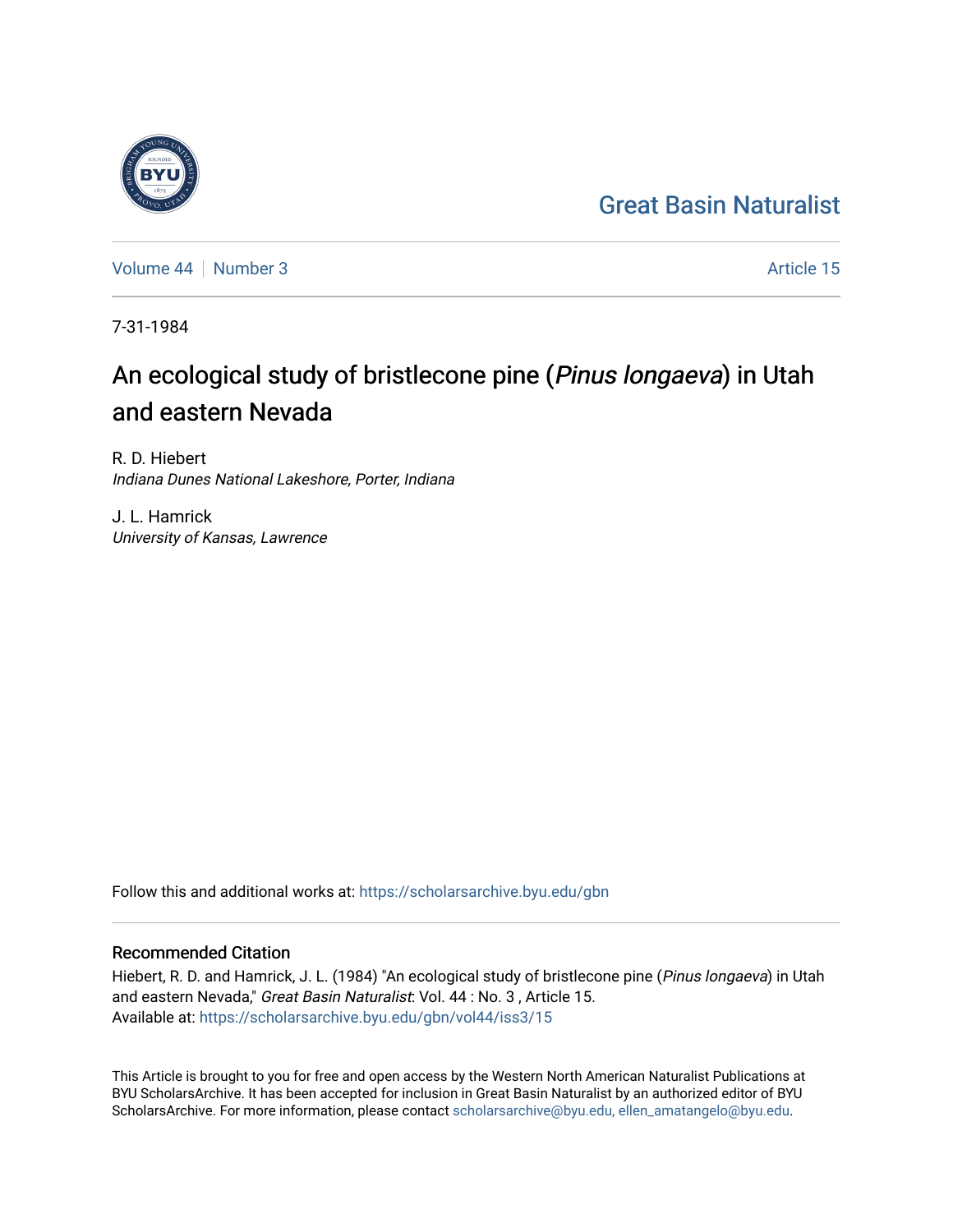#### AN ECOLOGICAL STUDY OF BRISTLECONE PINE {PINUS LONGAEVA) IN UTAH AND EASTERN NEVADA'

R. D. Hiebert<sup>2</sup> and J. L. Hamrick<sup>3</sup>

ABSTRACT.— This paper presents data on the distribution of Pinus longaeva on the Markagunt Plateau, Utah; and the Snake, Egan, and White Pine ranges of eastern Nevada. It also presents data on the present-day density and age structure of three P. longaeva populations and the growth rates of individual trees within these populations.

Conifer species richness and the relative abundance of P. longaeva varies clinally from the Markagunt Plateau to the White Pine Range. The Markagunt Plateau has relatively high conifer species richness (10 species) and low relative abundance of P. longaeva (1%). The White Pine Range has low conifer richness (4 species) and high P. longaeva relative abundance (34%). Individual tree growth rates were low but highly variable in all populations studied. The three populations studied had mixed age structures with a general trend of more younger individuals at the lower elevations.

Possible explanations for the present distribution of P. longaeva and the population structures observed are discussed.

The distribution and abundance of a species results from the interaction of several en vironmental parameters. Innate factors such as nutrient and moisture requirements, vegetative growth rate, and age to first reproduction interact with and are influenced by physical and biotic factors of the environ ment. If the ecology of a species is to be understood, the relative influence of these and other parameters on its distribution and abundance must be determined. Without this information, predictions about the future health and dynamics of poulations cannot be made. Such predictions are especially diffi cult for long-lived species whose population dynamics carmot be followed over time. For such species present-day characteristics of its population such as density, age structure, and individual growth rate must be used to describe past fluctuations in population size, to evaluate the present status of the population, and to predict future growth or reduction in population numbers. Such analyses may be especially valuable in devising management plans for rare or endangered species.

This paper represents a study of the ecolo gy of four bristlecone pine {Pinus longaeva) populations located on selected mountain

ranges in Utah and Nevada. It describes the distribution of bristlecone pine in western Utah and eastern Nevada and attempts to document, by use of present-day densities, age structure, individual growth rates, and spatial and temporal fluctuations within these stands. Pinus longaeva was selected for study due to its great longevity, its inter esting biogeographical distribution, and the existence of relatively undisturbed stands.

#### SPECIES DESCRIPTION.

Based on morphological considerations, Bailey (1970) split bristlecone pine into two species. The Colorado and New Mexico populations retained the name Pinus aristata Engelm., and populations west of the Colorado River were designated Pinus longaeva Bailey (Bailey 1970). Subsequent studies of the terpenoid chemistry and crossability of the two forms provided further support for two species (Mastroguiseppe 1976, Zavarin et al. 1973, 1976, Critchfield 1977). The latter species, Pinus longaeva, is the subject of this study.

Pinus longaeva is generally found at high altitudes, often extending to timberline on

<sup>&#</sup>x27;The cooperation of the U.S. Forest Service is acknowledged. The assistance in preparation of figures by Christy Fox and typing of the manuscript by Mary Pittman are greatly appreciated. The research was partially funded by the University of Kansas Grant 3610-5038, and NSF Grant DEB 76-01295A01. <sup>2</sup>Indiana Dunes National Lakeshore, 1100 North Mineral Springs Road, Porter, Indiana 46304.

<sup>&#</sup>x27;Department of Botany, University of Kansas, Lawrence, Kansas 66045.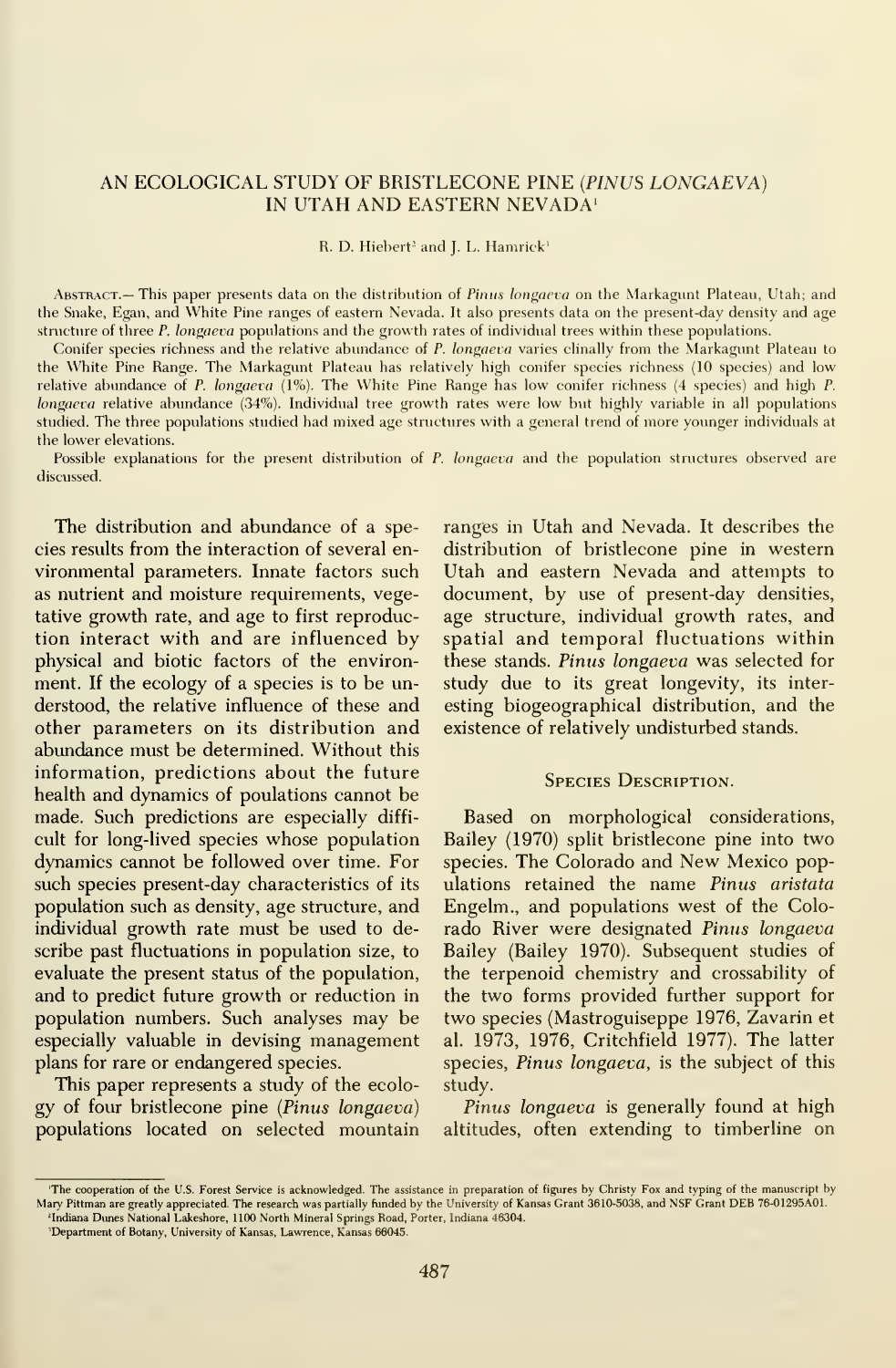the mountain ranges of Utah and Nevada and the White Mountains of eastern California. It is typically localized in areas with poor soils but may also form extensive stands. Isolated trees can be found on mesic sites with suf ficient sunlight (Wright and Mooney 1965, Beasley 1980). On these sites, P. longaeva has a fast-growing, erect growth form instead of the twisted, gnarled, slow-growing form that predominates on poor sites. It has also been observed to form krumholtz at its upper elevational limits. One of the best known and most interesting characteristics of P. longaeva is its great longevity, as it attains ages ap proaching 5,000 years (Currey 1968, Ferguson 1968).

The present distribution of *P. longaeva* in the Great Basin is on isolated mountain ranges separated by xeric valleys of sagebrush and shadscale. At the higher elevations the environment of these ranges is more favorable, with some ranges supporting diverse communities of montane conifers. The most eastern ranges are generally more mesic since precipitation in the Great Basin decreases to the west. Perhaps as a result, the number of conifer species decreases from 10 on the east ern ranges to as few as 2 on the most western ranges (Critchfield and Little 1966). Associated with the decrease in conifer species richness is an increase in the relative abundance, size of stands, and altitudinal range of bristlecone pine.

We are aware of no studies of the population ecology of P. longaeva. Previous studies of bristlecone pine have been concerned with the establishment of paleoclimatic re cords through the use of dendrochronology techniques (Ferguson 1970c, Fritts 1965, La- Marche et al. 1974, Wilson and Grinstad 1975) and -with the ecological physiology of this species. Eco-physiological studies have generally focused on finding explanations for its tolerance to extreme habitats and great longevity (Schulman 1954, Fritts 1965, La- Marche 1969, Mooney et al. 1966, Schultze et al. 1967, Wright et al. 1965, Beasley et al. 1971). Recently we (Hiebert and Hamrick 1983) published genetic data that was consistent with what is known of the recent paleoecological history of P. longaeva in the

gaeva populations included in this study.

Great Basin (Wells 1983). We observed high genetic variations within populations and low genetic variation between populations. Paleoecological studies have shown bristle cone pine to form large contiguous populations throughout much of the Great Basin during glacial episodes during the last 40,000 years.

#### **STUDY SITES**

The population ecology of P. longaeva was investigated on four mountain ranges in Utah and eastern Nevada. The ranges included from east to west the Markagunt Plateau (north rim of Cedar Breaks) in Utah, and the Snake, Egan, and White Pine ranges of east ern Nevada. Three populations were selected for more detailed ecological studies: Twisted Forest (TF), Markagunt Plateau; Wheeler Peak (WP), Snake Range; and Ward Mountain (WM), Egan Range (Fig. 1). Twisted Forest and Ward Mountain stands occur on limestone substrate, and the Wheeler Peak population is on quartzite glacial till. The population at Wheeler Peak is located on a west- to northwest-facing slope at an elevation of 3250-3500 m. The other two populations range between 2700 and 3200 meters in elevation. Most of the population at



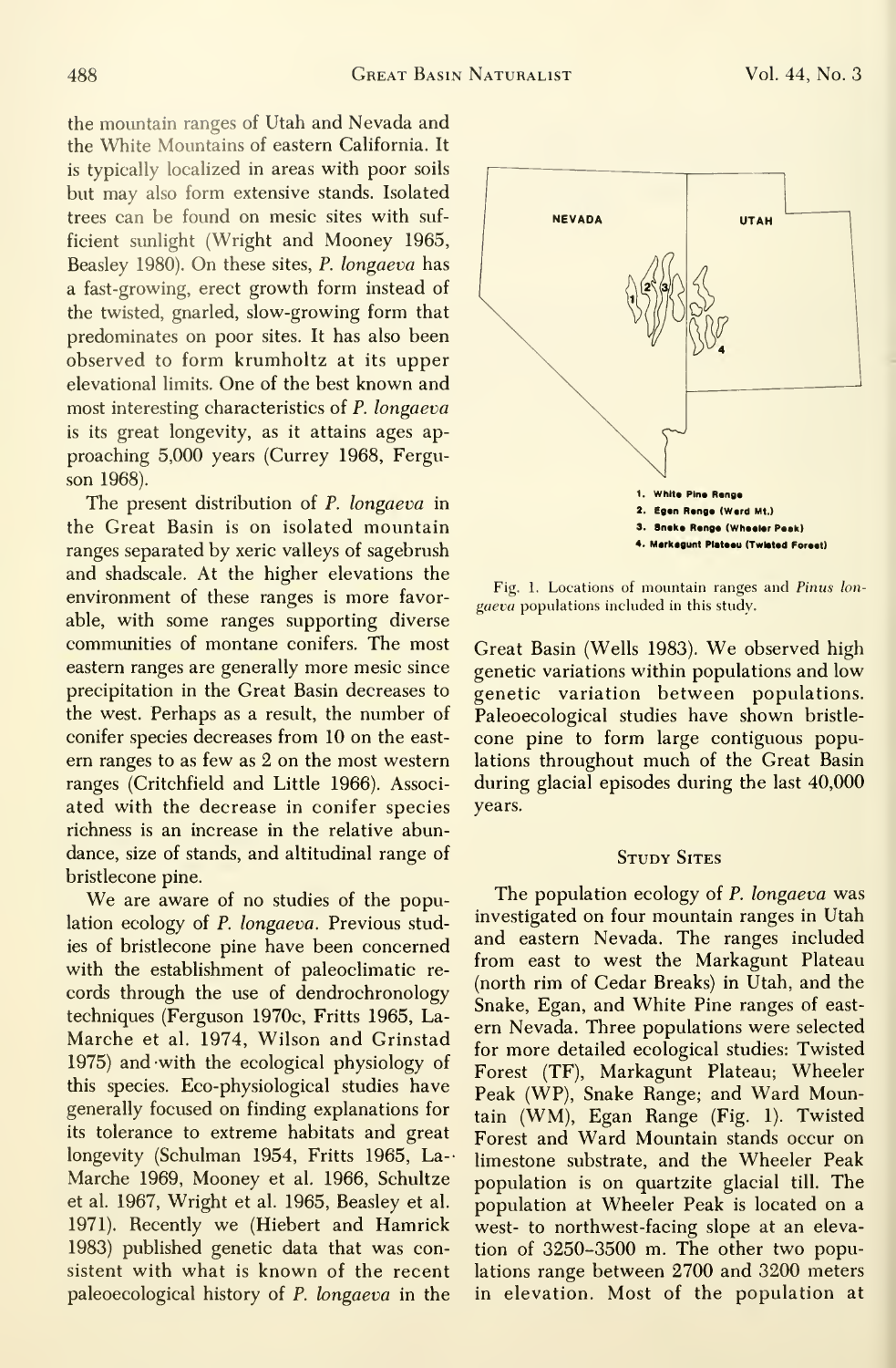Twisted Forest is a monospecific stand of P. longaeva. The understory is completely bare except for a dwarfed Castilleja (Indian paintbrush) species. However, at the lower boundary of the population (a stream bed), bristle cone pine is associated with Pinus flexilis, Picea englemannii, and Pseudotsuga menziezii. In the Wheeler Peak population, bristlecone pine shares dominance with P. engelmannii and P. flexilis. The lower edge of the population drops into a mesic canyon, where vegetation is dominated by a dense stand of P. englemannii. On Ward Mountain, bristlecone pine is associated with P. engelmannii on north-facing slopes and with P. flexilis on the more open, exposed sites. The understory there is dominated by Artemisia tridentata.

#### **METHODS**

Montane and subalpine conifer species richness, relative abundance, and dispersion were obtained for each mountain range by establishing altitudinal transects extending along equivalent compass points from the highest peak or timberline to the lower boundary of the montane conifer zone. Every tree within <sup>5</sup> m of the transect was tallied, and observations were made on the topography and soils of those habitats where bristle cone pine occurred.

To estimate population parameters for the three bristlecone pine stands, two or three vertical line transects and two horizontal line transects were subjectively chosen. The point-quarter method of Cottam and Curtis (1956) was employed to sample bristlecone pine at 100-150 m intervals. The sample consisted of 24 points/ population. Sample trees were tagged, DBH measured, height esti mated, and one radial core was taken at breast height ( $4\frac{1}{2}$  feet) using a 40-cm increment core. The cores were mounted on grooved boards in the field and returned to the laboratory for counting.

Increment cores were polished, and the number of growth rings along one radius was counted using a binocular microscope. Due to short growing seasons at high altitudes, there was little difficulty with false growth rings. When <sup>a</sup> complete core to the center of a tree was obtained, the number of rings was assumed to represent the minimum age of the tree. For trees with incomplete radial cores, total age was estimated. Trees of known age and diameter were used to estimate ages of trees with incomplete cores for which actual tree average growth rates and diameters were known. Growth rates of the individual trees gave the best estimate of age, with correlation coefficients ranging from 0.89 to 0.95 for the three populations. The accuracy of this prediction was best for large trees whose ages we were most interested in esti mating. Thus, for trees with incomplete radial cores, <sup>a</sup> core of 40 cm was obtained, the rings counted, and the average growth rate determined. The average growth rate of the tree was then used to estimate the number of growth rings in the uncored radius.

Population densities were calculated using standard point-quarter techniques (Cottam and Curtis 1956). The average increase in DBH/year was determined by dividing the diameters of the trees by their age.

Size structure of the populations was de termined by calculating the frequency of trees within 20-cm diameter classes. Age classes were set at 250-yr intervals.

Mean ages were also calculated and the Student-t-test applied to determine whether significant differences occurred among populations, or among different areas within populations.

#### **RESULTS**

Montane and subalpine conifer species richness and the relative abundance of P. longaeva varies clinally from the Markagunt Plateau to the White Pine Range (Table 1). Montane and subalpine conifer species rich ness is relatively high on the Markagunt Plateau (10 species) and the Snake range (8 species) but is lower on the more western Egan and White Pine ranges (5 and 4 species). Associated with the decrease in conifer species diversity from east to west is an in crease in the relative abundance and altitu dinal range of P. longaeva (Fig. 2). Pinus longaeva is usually restricted to poor edaphic conditions on the Markagunt Plateau and the Snake Range and has correspondingly abrupt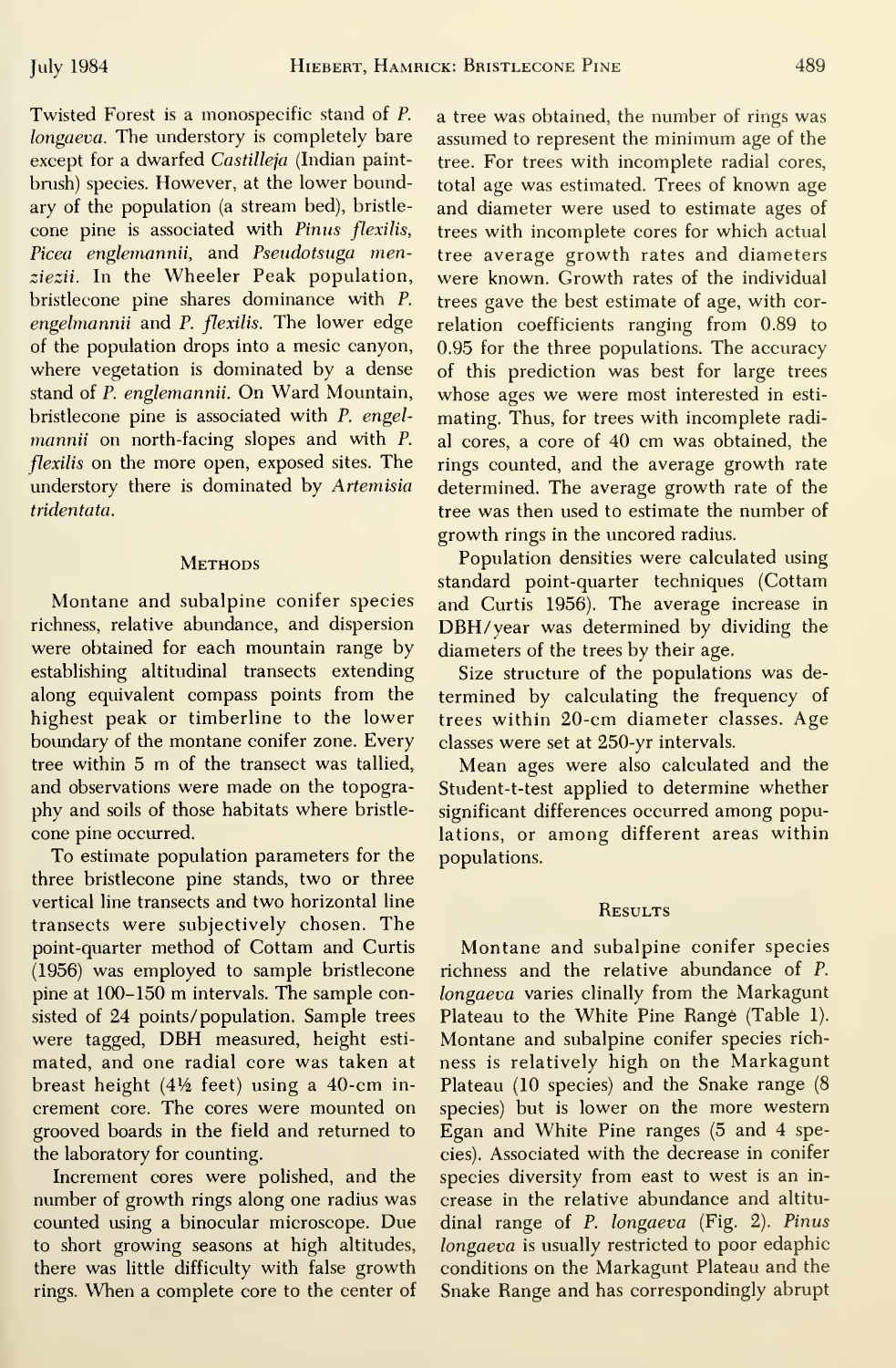

Fig. 2. The relative abundance of montane and subalpine conifers along an altitudinal gradient on the Markagunt Plateau of Utah and three eastern Nevada ranges. Key to species: Abies concolor • (white fir), A. lasiocarpa  $\bigcirc$ (subalpine fir), Juniperus scopulorum  $Q$  (Rocky Mountain juniper), Picea engelmannii Q (Engelmann spruce), Picea pungens  $\bigcirc$  (blue spruce), P. flexilis  $\bigcirc$  (limber pine), Pinus longaeva | (bristlecone pine), P. ponderosa  $\bigcirc$ (ponderosa pine), Pseudotsuga menziesii (D) (Douglas fir).

population boundaries. Individual trees can be found at a wide variety of habitats, however. Stands on the Egan and White Pine Ranges are larger, have a broader altitudinal range, and stand boundaries are less abrupt. Stands here are found to exist on mesic as well as poor edaphic sites.

Estimates of the numbers of individuals per stand and their densities are given in Table 2. Population numbers are high, but densities are low in comparison to more mesophytic conifer stands. Comparisons of densities between populations indicate that WP and WM are similar, but that the density of TF is over twice that of the other two populations. This would appear to be due, at least in part, to the monospecific nature of this population, but may also be due to different physical conditions. Population densities are not

homogeneous among elevation zones (Table 2). Each population has its highest densities at the lower elevations.

Growth rates of individual trees can be used as an indicator of overall environmental hospitality. Beasley (1980) found that bristle cone pine grows best on sites with favorable moisture conditions. However, in these three populations the growth rates of bristlecone pine are low (Table 3). Comparisons among populations indicate that the growth in diameter in WP and TF were effectively equal. On Ward Mountain, however, where bristle cone pine is assumed to be found on a wider variety of sites, mean growth rates are significantly higher ( $p < .001$ ). If growth rates are <sup>a</sup> good indicator of habitat hospitality, WP has the harshest environment, followed closely by TF.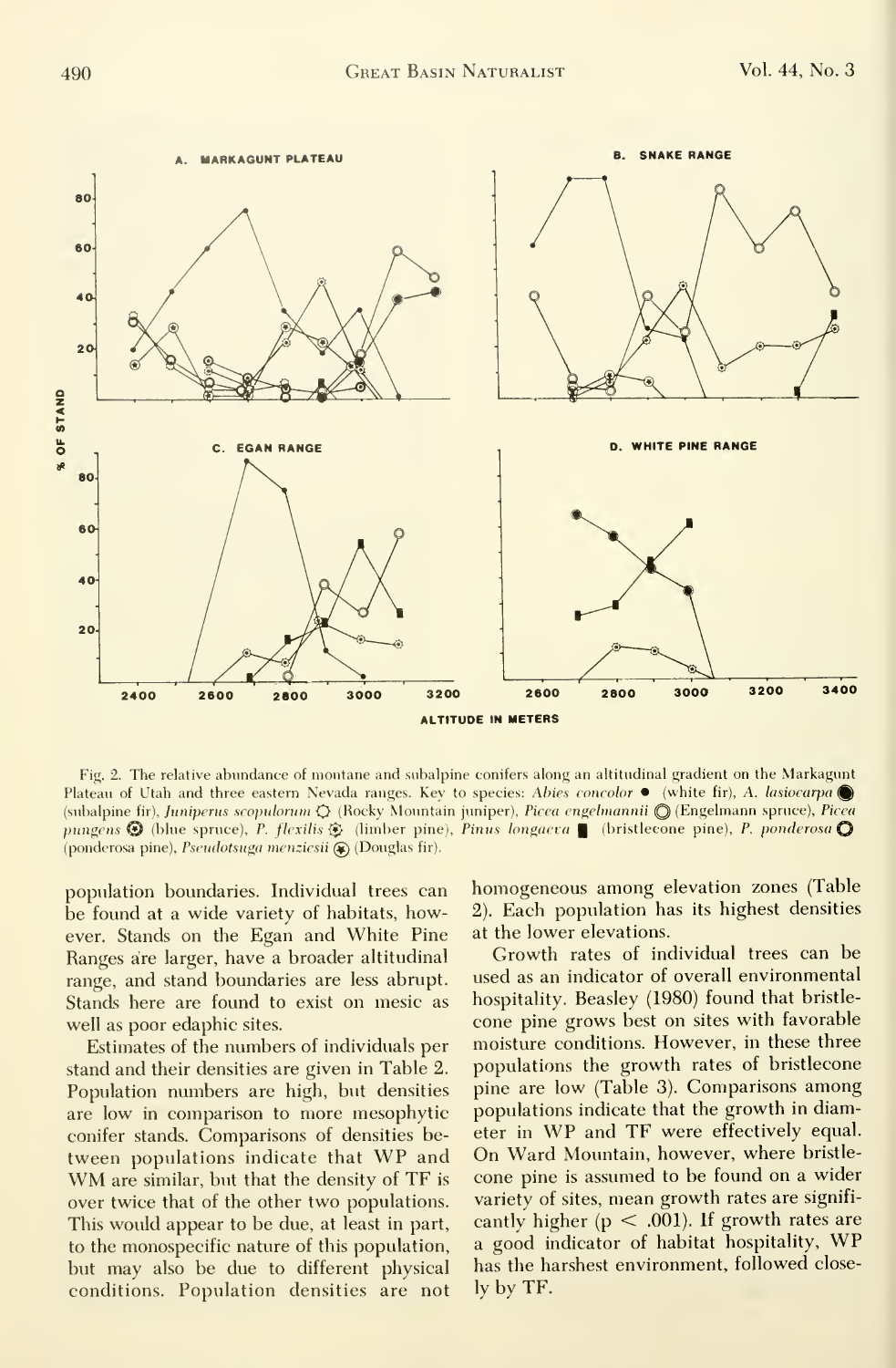| Species                       | Relative abundance (%) |                |               |                     |  |  |
|-------------------------------|------------------------|----------------|---------------|---------------------|--|--|
|                               | Markagunt<br>Plateau   | Snake<br>Range | Egan<br>Range | White Pine<br>Range |  |  |
| Abies concolor                | 34                     | 31             | 40            | 54                  |  |  |
| A. lasiocarpa                 | 11                     |                |               |                     |  |  |
| uniperus scopulorum           | 5                      |                |               |                     |  |  |
| communis                      | $0^{\circ}$            |                |               | 6                   |  |  |
| <sup>p</sup> icea engelmannii | 15                     | 34             | 19            |                     |  |  |
| <sup>p</sup> . pungens        | 4                      |                |               |                     |  |  |
| <sup>p</sup> inus flexilis    | 13                     | 23             | 16            | 6                   |  |  |
| P. longaeva                   |                        |                | 24            | 34                  |  |  |
| P. ponderosa                  | 5                      |                |               |                     |  |  |
| Pseudotsuga menziesii         | 12                     | 8              |               |                     |  |  |
| <b>Total species</b>          | 10                     | 8              | 5             | 4                   |  |  |

Table 1. Species richness and relative abundances of montane and subalpine conifers on selected ranges in Utah and Nevada.

\*Present but less than 1%

Populations TF and WM have similar patterns of individual growth at different elevations within populations, but the pattern in WP differs. Growth rates at the lower elevations of TF and WM are significantly higher  $(p < .01)$  than those of the middle and upper elevations. This comparison is valid because the growth rates of small and large trees are not significantly different. These results indicate that the lower elevations offer the most hospitable environments.

Tree size (DBH) is often used as an indicator of age. However, since direct estimates of age were obtained from counting growth rings, the size data is not presented. Also, although DBH is significantly correlated ( $p < .01$ ) with age in bristlecone pine, it explains only 70% of the total variation in age. All populations have a mixed size structure with a high proportion of small individuals. This indicates that these forest stands are reproducing themselves (Wikam and Walli 1970).

TABLE 2. Densities (trees/ha) and approximate numbers of individuals of three bristlecone pine (Pinus longaeva) populations in Utah and Nevada.

|                       | Twisted<br>Forest<br>(TF) | Wheeler<br>Peak<br>(WP) | Ward<br>Mt.<br>(WM) |
|-----------------------|---------------------------|-------------------------|---------------------|
| Altitudinal zone      |                           |                         |                     |
| Upper                 | 138                       | 57                      | 51                  |
| Middle                | 138                       | 99                      | 94                  |
| Lower                 | 224                       | 75                      | 102                 |
| Population mean       | 163                       | 72                      | 77                  |
| Number of individuals | 17,000                    | 8,500                   | 14,000              |

Populations TF and WM have age structures strongly skewed toward the younger age classes. In the absence of any signs of disturbance by man or of any widespread catastrophic events, the age structures suggest an increase in population numbers. The age distribution of WP is indicative of a stationary population. It should be noted that the age structure of WM has certain age classes with few or no trees. This could represent periods of low recruitment or could be an artifact of the sample size. Age classes with few representatives correspond to cool-dry climatic periods at approximately 900 and 2500-3000 years B.P., respectively (La-Marche 1974).

The mean ages of trees in the three elevational zones from population TF are significantly different ( $t = 2.274$  to 5.633; p < .01). The average ages of the high and low  $(t)$  $= 7.916$ ;  $p < .001$ ) and the middle and lower portions  $(t = 4.218; p < .001)$  of WM are also significantly different. In contrast, the mean age of trees from the three altitudinal zones within WP were not significant, although the age distributions do not appear to be equivalent.

TF and WM have similar patterns of variation in age structure along the altitudinal gradient. A low proportion of young trees and a high proportion of old trees are observed at the upper elevations, a condition that is indicative of decreasing or stationary population numbers. The intermediate elevations have higher proportions of young trees, but several old trees are also present, in-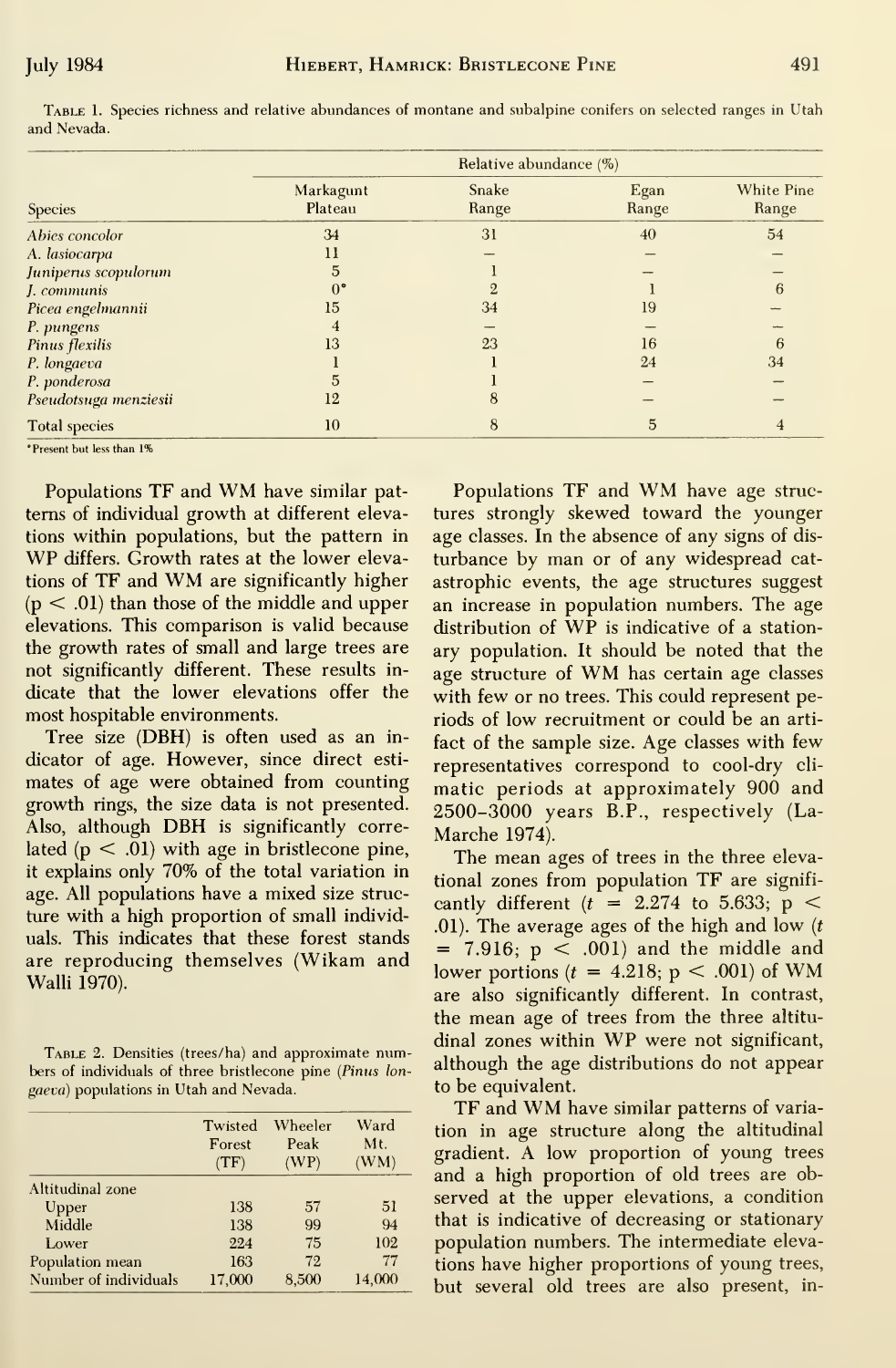

Fig. 3. The age distribution of three Pinus longaeva populations in Utah and Nevada. Mean ages and the age distribution at three different altitudes within each population are also given. The age classes are in 250-year intervals.

dicating that population size in the middle zone is either stationary or growing slowly. The presence of many old trees also indicates that bristlecone pine has occupied these areas for some time. The lower portions of these two populations have age distributions strongly skewed toward the younger age classes, with no trees over 1100 years in age.

Population WP does not fit this pattern in all respects, but the age distributions at different altitudes indicate (Fig. 3) that the greatest establishment is presently occurring at lower elevations. Due to the presence of many old trees, the age distribution at the lower portion of this population is not indicative of a newly colonized site.

The method of Leak and Graber (1974) was applied to the data to test whether bristlecone pine stands are spreading into the lower elevations. This method is based on the premise that population spread is reflected in the relationship of maximum and minimum ages of the trees in the stand. The maximum age should be old and the minimum age

TABLE 3. Average growth rates of trees in DBH in three bristlecone pine (Pinus longaeva) populations in Utah and Nevada. Growth rates of trees at different altitudes within populations are also compared.  $N =$  the number of trees sampled. Increase in DBH is in mm/yr.

|                 | <b>Twisted Forest</b> |     | Wheeler Peak |         | Ward Mt. |     |
|-----------------|-----------------------|-----|--------------|---------|----------|-----|
| Increase in     |                       |     |              |         |          |     |
| diameter/vr     |                       |     |              | $\circ$ |          |     |
| Population mean | .864                  | 112 | .725         | 101     | 1.226    | 110 |
| Upper           | .701                  | 33  | .834         | 37      | .9631    | 37  |
| Middle          | .645                  | 38  | .637         | 29      | 1.021    | 30  |
| Lower           | .200                  |     | .673         | 41      | 1.700    | 43  |

Growth rates of populations or altitude classes connected by lines are not significantly different as determined by the student-t-test. Those not connected are significantly different.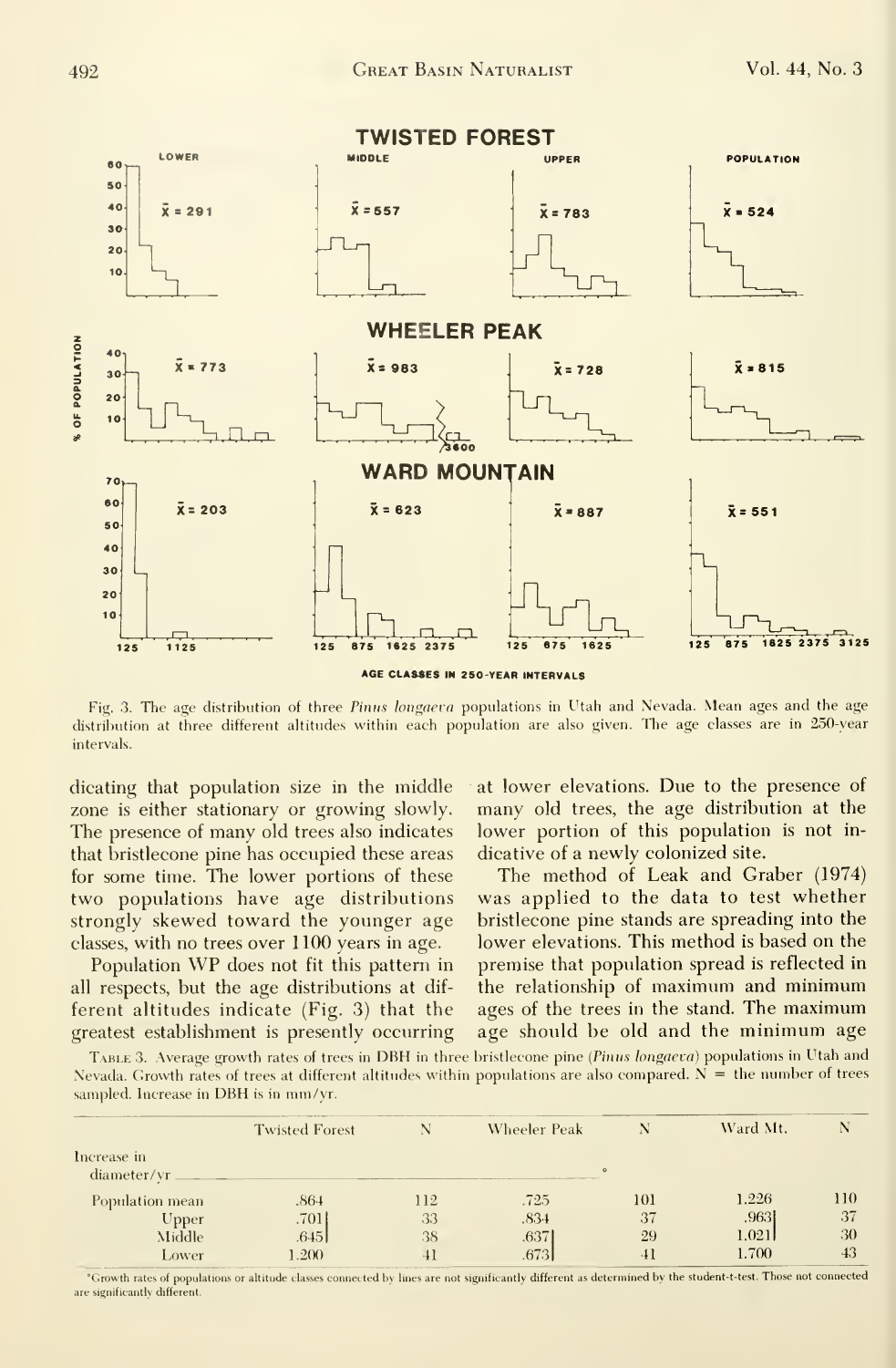

Fig. 4. The age of the oldest and youngest trees along an altitudinal gradient. This method is used to detect migration of forest vegetation (Leak and Graber 1974). Small dots  $=$  minimum age. Large dots  $=$  maximum age.

young if the population is static in the area. If both the maximum and minimum tree ages are young, the area probably has been recently colonized.

At the higher altitudes of TF (Fig. 4) the maximum and minimum tree ages are old, in dicating an old, poorly reproducing stand. The center of this population is static, but the lower portion of the population appears to be recently colonized. The plots (Fig. 4) for WP are not smooth and as <sup>a</sup> result are harder to interpret. Generally, it appears that the extreme lower portion of the population is a relatively young, newly established stand. Population WM appears to be static at the upper and middle zones, but has only recently become established below 2900 m.

#### Discussion and Conclusions

The distribution of Pinus longaeva on these mountain ranges is strongly associated with species richness of montane and subalpine conifers. Where conifer species richness is relatively high on the Markagunt Plateau and the Snake Range, P. longaeva stands are re stricted to poor edaphic sites and have abrupt boundaries. On the Egan and White Pine ranges, where conifer species richness is relatively low, the area, altitudinal range, and types of habitats dominated by P. lon gaeva are greatly increased. Why conifer species richness decreases from east to west in the Intermountain Region is subject to debate. It is possible that some conifer species have not had the time or dispersal ability to become established on the middle and west ern Great Basin ranges (Wells 1983). Alternatively, their ranges may be restricted because environmental conditions are suboptimal or intolerable. The western ranges are more xeric than the eastern ranges due to the rain shadow of the Sierra Nevada of eastern California.

Bristlecone pine is probably absent from the mesic sites (high moisture and nutrient availability) due to its low shade tolerance  $(Baker 1950)$ . On harsh sites, where it is released from competition for light, it is able to form stands because of its low nutrient and moisture requirements (Beasley and Leemredson 1980). The increased dominance of P. longaeva on the Egan and White Pine ranges may result from the suboptimal or intolerable conditions for more mesophytic species such as Picea engelmannii. This explanation could be tested by detailed studies of fossil material in woodrat middens dating to the Holocene in the area, coupled with detailed measure ments of soil and nutrient levels in the field and testing of relative tolerance ranges for the conifer species involved.

Growth rates of individual trees are slow but highly variable within and among stands, demonstrating the sensitivity of P. longaeva to its environment. It is this sensitivity that has made *P. longaeva* so valuable in the reconstruction of past climatic events (La-Marche 1974). The present age structure of these three populations indicates they are maintaining or increasing their numbers. Fur thermore, the elevational pattern of age dis tributions within populations indicates a downward shift in the altitudinal range of Pinus longaeva over the last few hundred